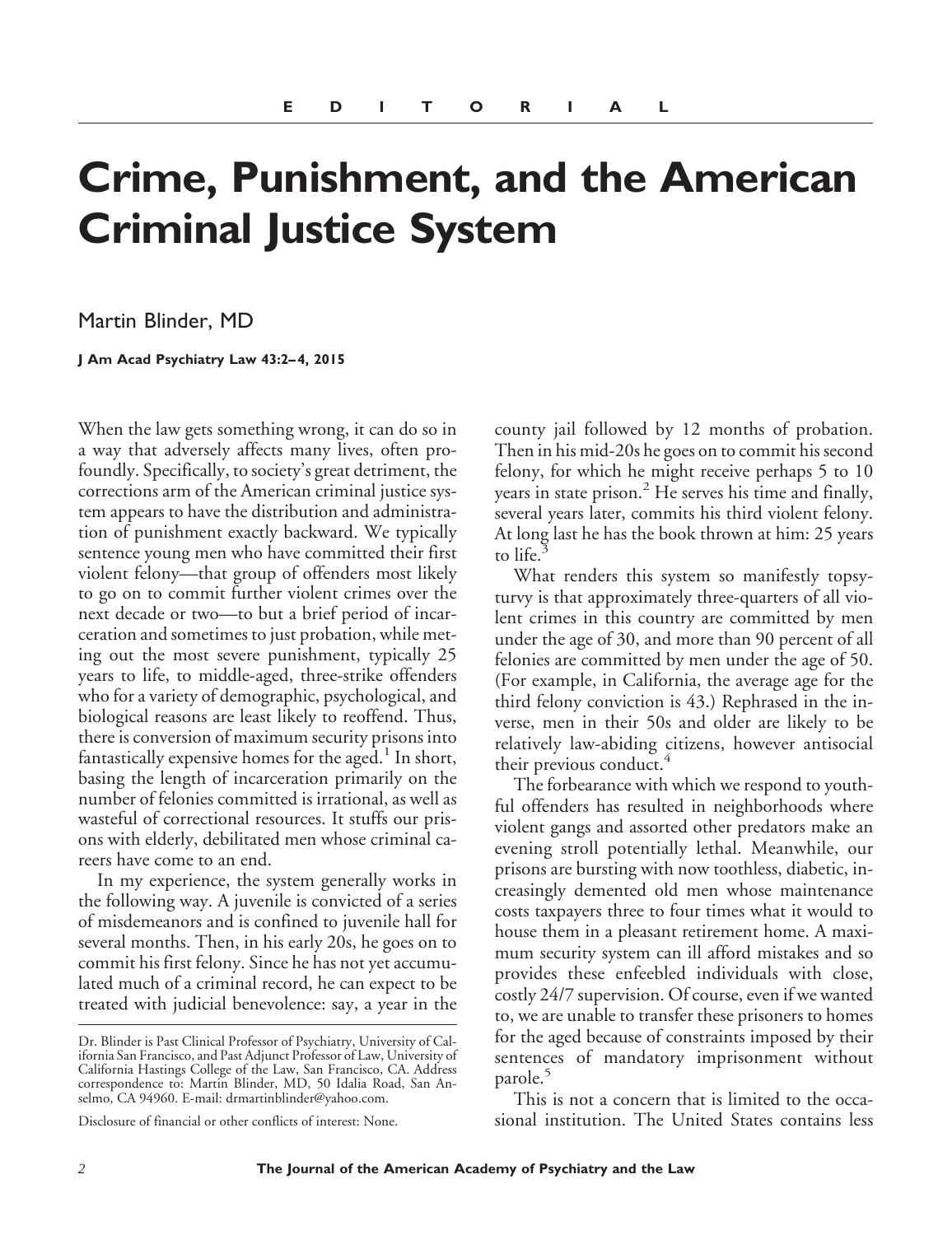## **Blinder**

than 5 percent of the world's population but 25 percent of all those behind bars, with a *per capita* incarceration rate 7 times that of France, 14 times that of Japan, and 24 times greater than that of India. No less disconcerting is the severity of sentencing: one of every nine American prisoners is serving a sentence of life with little chance of parole. $4$  As a consequence, the U. S. prison population has sharply increased year by year, primarily because of these longer sentences. These numbers reflect an exacerbation of the inequity created by the distorted demography of our prison population as detailed above.

In short, from a practical, demographic perspective, it is the young offender who should receive the longest prison term, ensuring that he is not released back into the community until he approaches at least middle-age. In contrast, most elderly offenders hardly warrant any further imprisonment at all.

There is a rather straightforward explanation for why most older prisoners thoroughly relinquish their criminality: biological maturity comes to almost everyone, even to sociopaths, bringing a decline in stamina and physical health, a precipitous drop in testosterone levels, and less tolerance of and substantially reduced access to recreational substances.

Nevertheless, I am not here arguing for the use of demography as the sole basis for determining length of sentence. Rather, the salient point is this: should a young man commit even a single violent felony, he is likely to demonstrate several predictive criteria that together could well provide a sound, evidence-based clinical justification for a more extended period of confinement.<sup>1</sup> Such criteria include, for example, extensive exposure to violence in both his childhood home and neighborhood; several men moving in and out of his home during his childhood; an extensive family history of conflict with the law and repeated incarcerations; withdrawal or expulsion from school; little or no legitimate work history; no serviceable licit skills; early substance use; fathering of children out of wedlock; and a marked lack of empathy, coupled with narcissistic and paranoid traits. These individuals are significantly predisposed to future violence.<sup>6</sup> It would be cost-effective to identify and confine these young psychopaths before they are launched on a long life of crime.<sup>4</sup>

Since the longest sentences are being served by the oldest inmates, it is evident that the length of sentence (as opposed to its certainty) has little deterrent effect. Yet ironically, the most frequently voiced argument for the *status quo* is that the threat of later severe punishment will give pause to at least some criminals, perhaps inducing them to cease and desist early in their otherwise lifelong career. This viewpoint presumes that sociopaths engage in a costbenefit assessment before they break the law. Unfortunately, in my experience career criminals rarely give any thought at all to what they are about to do. They don't think. They act. Thus, not even the prospects of draconian punishment can be expected to alter the course of a sociopath's behavior.

Our avidity for internment costs taxpayers billions of dollars a year, enough to provide every young adult in the country with an Ivy League education, including room, board, and books. As Ivy League graduates only occasionally join the criminal underclass, it is not unreasonable to suppose that were revenues so redirected, many of these prisons would soon be abandoned for lack of residents.

One might ask whether there are some first-felony offenders who manage to straighten out without going on to commit other violent crimes? Would not preventive detention for them be both gratuitous and cruel, to say nothing of unconstitutional?

Of course, the answer to both questions is yes. Would that we knew in advance who these individuals are. The number of these admittedly harshly treated offenders would be small compared with the huge, prison-clogging numbers of middle-age and elderly felons for whom many more decades behind bars is also unnecessary and cruelly unfair. Following the principle of aspiring to do the least harm, does it not make sense to incarcerate unnecessarily for a couple of decades that relatively small number of young felons who might benefit from rehabilitation, instead of the exponential number of older felons who are now permanent captors of an irrational system of corrections?

The wrongful jailing of that minority of young felons who might well have pulled themselves together and, once released, would never have been heard from again, may be a small price to pay for sparing the community both repeated inimical contact with the far greater number of intractably dangerous young men and the utterly pointless, exorbitant imprisonment of harmless older ones. These suggested reforms, though imperfect, are far more constructive than the system currently in place.7 Locking people up because of what they might do at some indefinite time in the future is contrary to the rule of law and should be repugnant to us. Acknowledging that even career criminals reach a retirement age